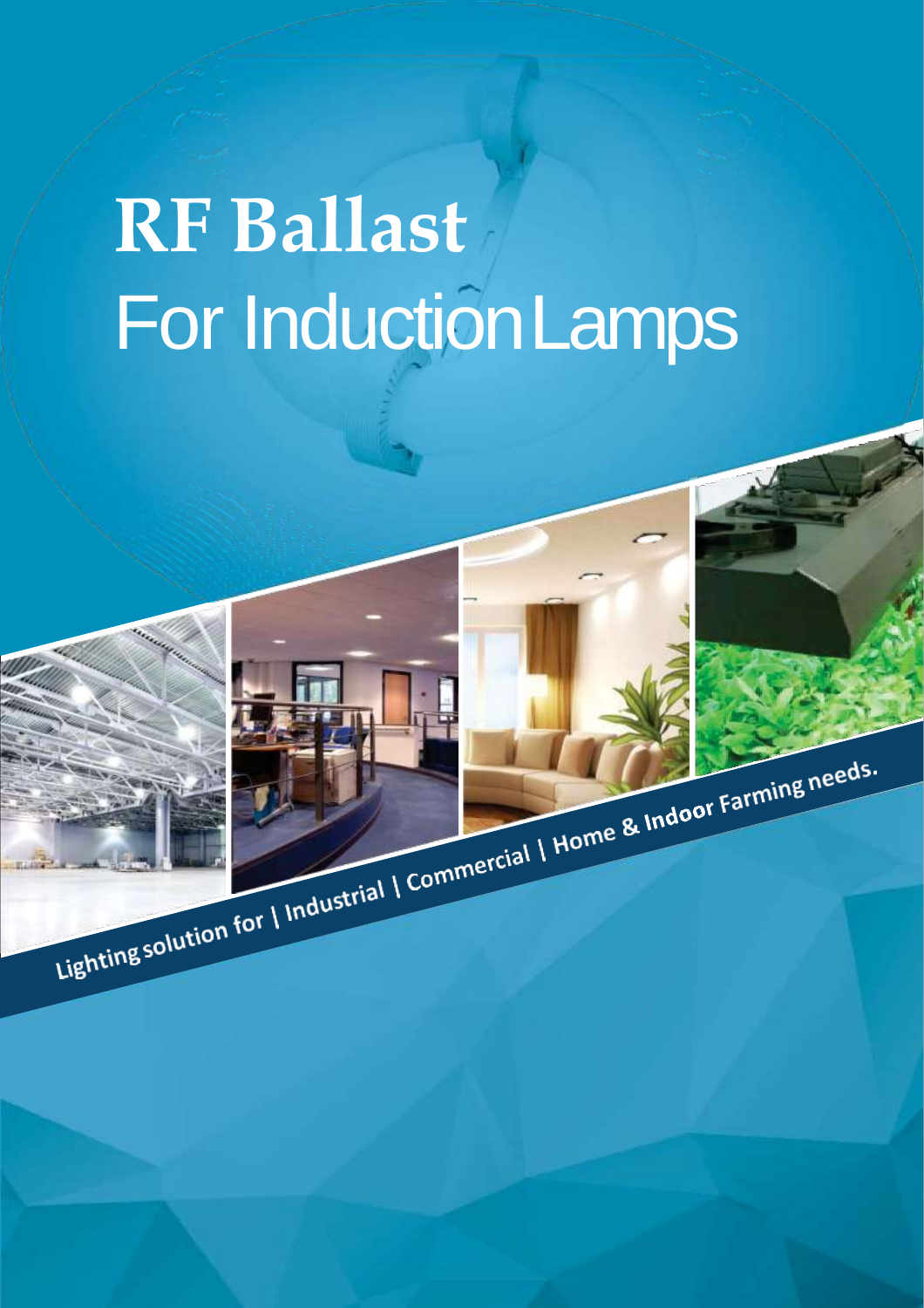## **INTRODUCTION**

The inductionlamp isthe technology for you if good efficiency and long lifeis of your prime concern. The inductionlamps have the longest life of any light source commercially available nowadays.

The product is a Radio Frequency Ballast for driving Electrode-less Induction Lamps of power rating up to 400W based on microcontrollerandhigh efficiencyRF conversiontechnology.

Electrode-lessInductionlampsare known for theirlong life (>100,000 Hours),High Efficiency comparabletoLED lighting and Cool lightemission close to Day-light

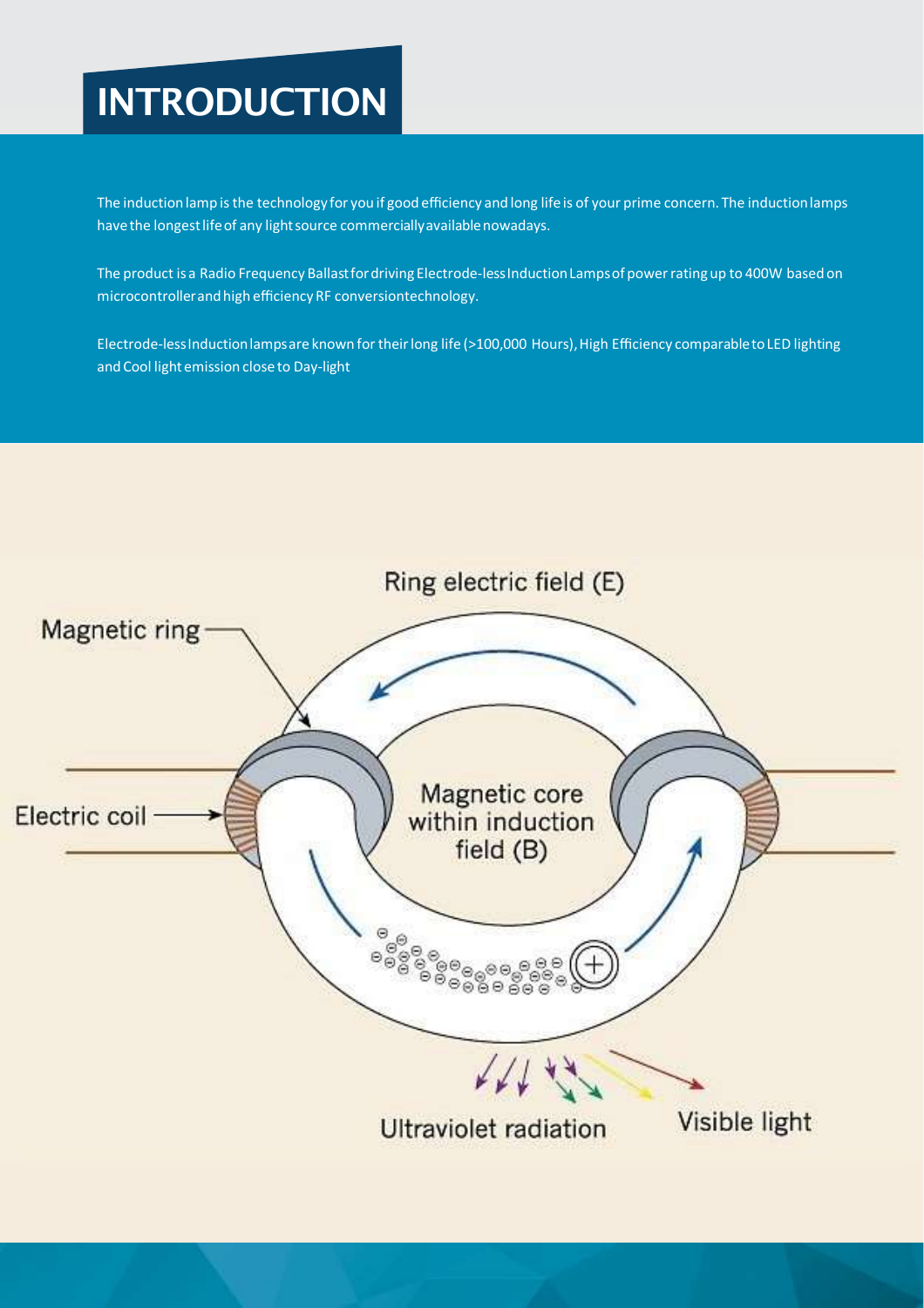## **Product** Description

The ballastis made of four parts. Firstis an EMI filterto reduce harmonicsfromthe inputsupply of alternatingcurrent. The next part is a bridge rectifier;this convertsAC to DC power. AGerthat isthe PFC circuitwhich booststhe DC voltage to a constant 400 V value and increases the power factor to 0.95+. The final part of the ballast is an inverter which convertstheDC powerto high frequency AC.

The MOSFETsusedin the H-bridgeare of high frequency /lowlosstype and transferRF energy to the lamp via a Ferrite transformer. This ferrite transformer, with its unique construction, offerstotal shielding against RF radiation - while maintaininghigh efficiency and smaller form-factor.Anyheatgeneratedwhilehandlinghigh RF power istransferredto the aluminumcase efficientlywith a specialarrangement.

The unit offers the features of Remote On-Off (via switch / RS-485 / Bluetooth / Wi-Fi), Automatic Brightness Control and Safety Monitoring. This product is ideally suitable for lighting applications in Industrial, Commercial, Home and Farming applications.

### **Advantages**

- Long life, as there are no electrodes in an induction lamp. Electrodes fail in normal fluorescent lamps as tungsten thins and brakes, thus shortening its life.
- By not having electrodes, the tube can be perfectly sealed. When seals go badly in regular fluorescent lamps, gasescapesthroughthe weaknessand the lamp fails.
- Energyefficient,oGen 80+ lumens per watt
- No flickering
- Dimmable range is 30 -100%.
- Can light both small and large areas depending on which type of induction lamp one uses

#### **EndUsage**